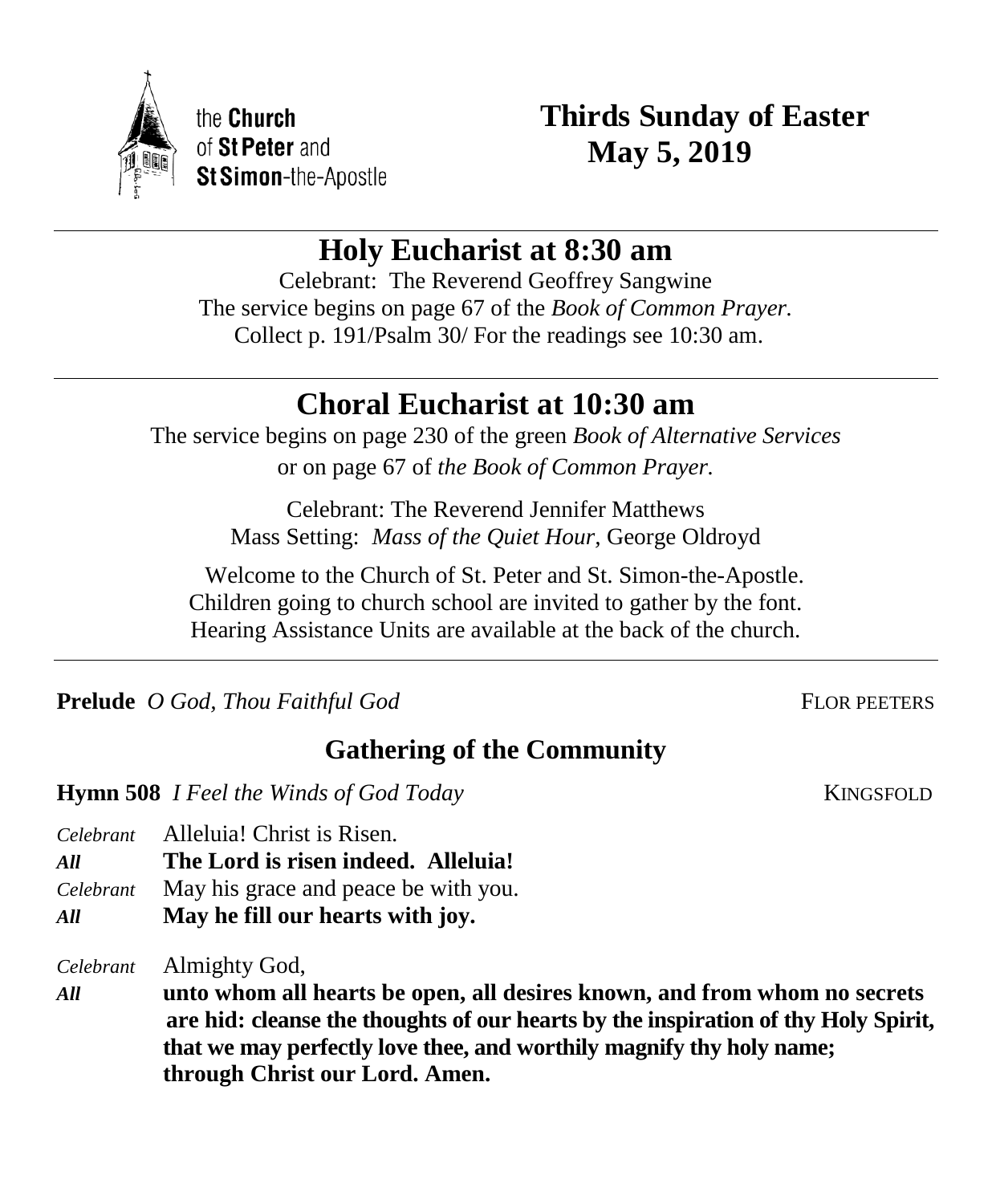- *Celebrant* Our Lord Jesus Christ said: hear, O Israel, the Lord our God is one Lord; and thou shalt love the Lord thy God with all thy heart, and with all thy soul, and with all thy mind, and with all thy strength. This is the first and great commandment. And the second is like unto it: thou shalt love thy neighbour as thyself. On these two commandments hang all the law and the prophets.
- *All* **Lord have mercy upon us, and write both these thy laws in our hearts, we beseech thee.**

#### **Kyrie**

*Choir Kyrie eleison. Christe eleison. Kyrie eleison.*  Lord, have mercy upon us. Christ, have mercy upon us. Lord, have mercy upon us.

### **Gloria – Hymn Book #679**

### **Collect of the Day**

*Celebrant* O God, whose blessed Son made himself known to the disciples in the breaking of bread; open the eyes of our faith, that we may see him in his redeeming work, who is alive and reigns with thee and the Holy Spirit, one God, now and forever. **Amen.**

## **Proclamation of the Word**

 $1<sup>st</sup>$ **Lesson** *Acts* 9.1-20

**Read by Daphne Harris** 

Reader The New Testament Lesson is written in the 9<sup>th</sup> chapter of the book of the Acts of the Apostles, beginning at the  $1<sup>st</sup>$  verse.

Meanwhile Saul, still breathing threats and murder against the disciples of the Lord, went to the high priest and asked him for letters to the synagogues at Damascus, so that if he found any who belonged to the Way, men or women, he might bring them bound to Jerusalem. Now as he was going along and approaching Damascus, suddenly a light from heaven flashed around him. He fell to the ground and heard a voice saying to him, 'Saul, Saul, why do you persecute me?' He asked, 'Who are you, Lord?' The reply came, 'I am Jesus, whom you are persecuting. But get up and enter the city, and you will be told what you are to do.' The men who were travelling with him stood speechless because they heard the voice but saw no one. Saul got up from the ground, and though his eyes were open, he could see nothing; so they led him by the hand and brought him into Damascus. For three days he was without sight, and neither ate nor drank. Now there was a disciple in Damascus named Ananias. The Lord said to him in a vision, 'Ananias.' He answered, 'Here I am, Lord.' The Lord said to him, 'Get up and go to the street called Straight, and at the house of Judas look for a man of Tarsus named Saul. At this moment he is praying, and he has seen in a vision a man named Ananias come in and lay his hands on him so that he might regain his sight.' But Ananias answered, 'Lord, I have heard from many about this man, how much evil he has done to your saints in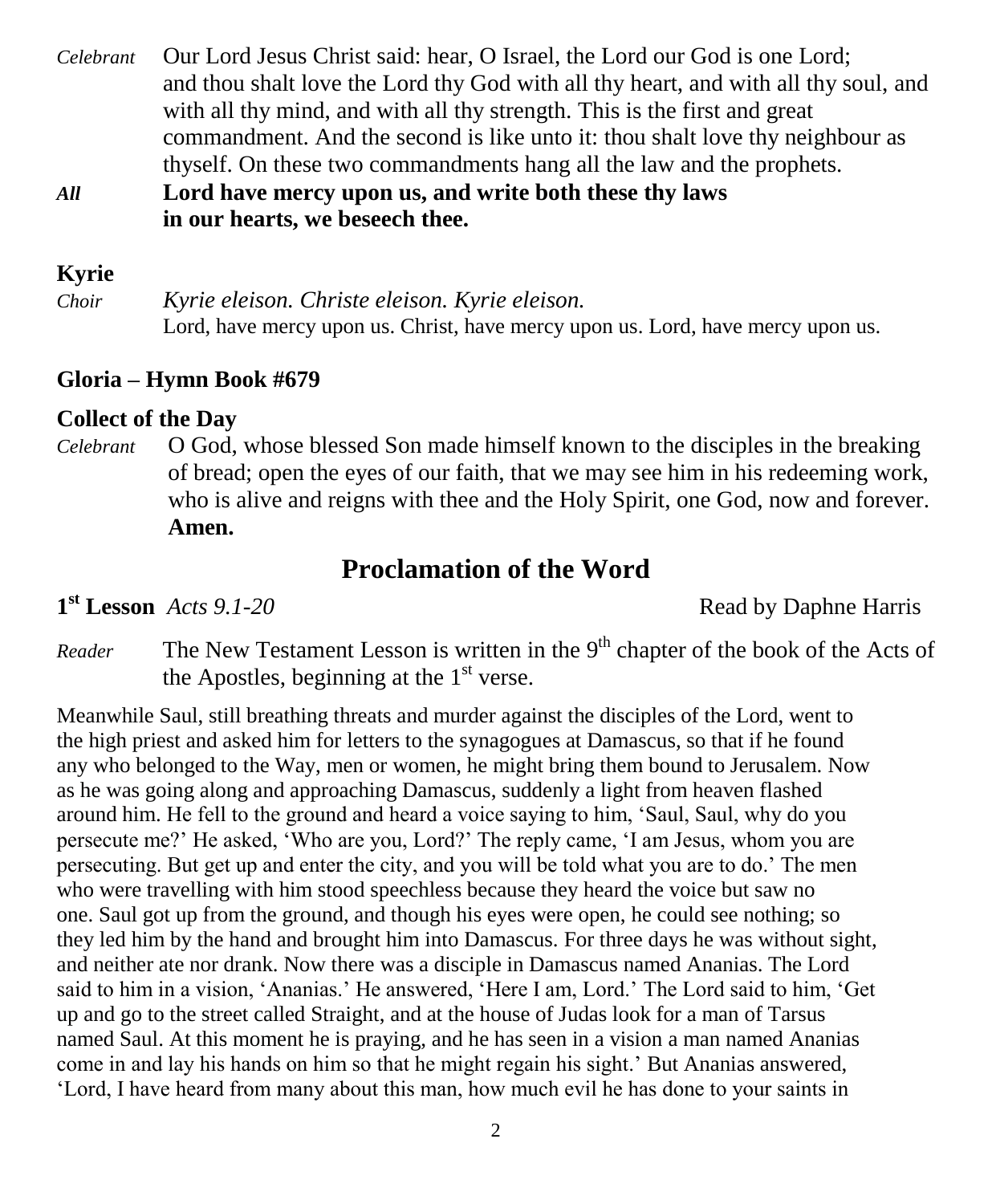Jerusalem; and here he has authority from the chief priests to bind all who invoke your name.' But the Lord said to him, 'Go, for he is an instrument whom I have chosen to bring my name before Gentiles and kings and before the people of Israel; I myself will show him how much he must suffer for the sake of my name.' So Ananias went and entered the house. He laid his hands on Saul and said, 'Brother Saul, the Lord Jesus, who appeared to you on your way here, has sent me so that you may regain your sight and be filled with the Holy Spirit.' And immediately something like scales fell from his eyes, and his sight was restored. Then he got up and was baptized, and after taking some food, he regained his strength. For several days he was with the disciples in Damascus, and immediately he began to proclaim Jesus in the synagogues, saying, 'He is the Son of God.'

*Reader* The word of the Lord. *All* **Thanks be to God.**

### **Psalm 30 –** *Sung by all. Please remain seated*

I will magnify thee, O Lord, for thou hast set me up, / and not made my foes to triumph over me. O Lord my God, I cried unto thee, / and thou hast healed me. Thou, Lord, hast brought up my soul from hell: / thou hast kept my life from them that go down to the pit. Sing praises unto the Lord, O ye saints of his; / and give thanks unto his holy Name. For his wrath endureth but the twinkling of an eye, and in his favour is life; / heaviness may endure for a night, but joy cometh in the morning. As for me, in my prosperity I said, 'I shall never be moved'; / thou, Lord, of thy goodness hadst made my hill so strong. But thou didst turn thy face from me, / and I was troubled. Then cried I unto thee, O Lord, / and gat me to my Lord right humbly: 'What profit is there in my blood, / when I go down to the pit? Shall the dust give thanks unto thee? / or shall it declare thy truth? Hear, O Lord, and have mercy upon me; / Lord, be thou my helper.' Thou hast turned my heaviness into joy; / thou hast put off my sackcloth, and girded me with gladness; That my soul may sing of thy praise without ceasing. / O Lord my God, I will give thanks unto thee for ever.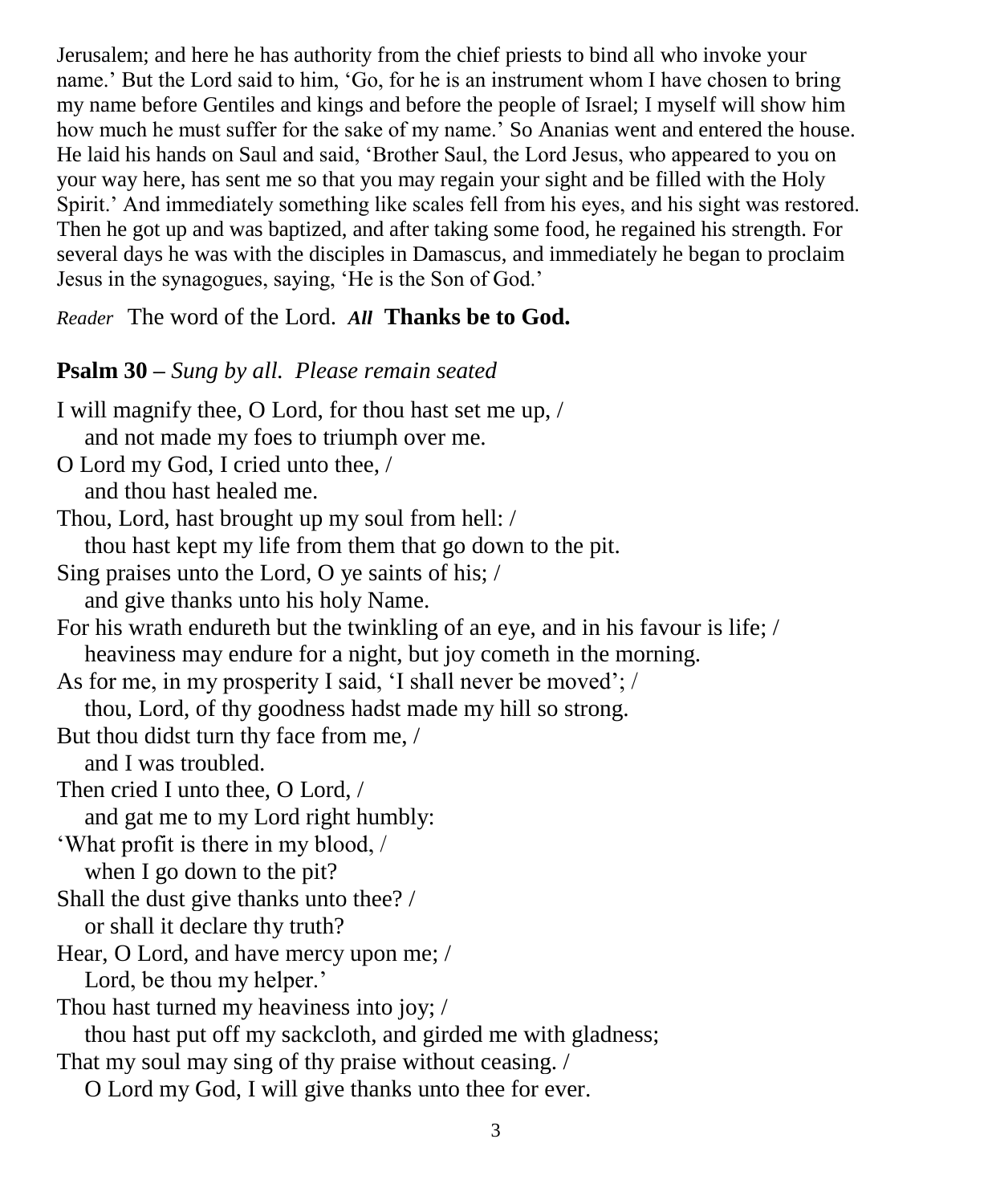## 2<sup>nd</sup> Lesson *Revelation 5.11-14* Read by Spencer Higgins

*Reader* The Lesson is written in the  $3<sup>rd</sup>$  chapter of the Revelation to St John the Divine, beginning at the  $11<sup>th</sup>$  verse.

Then I looked, and I heard the voice of many angels surrounding the throne and the living creatures and the elders; they numbered myriads of myriads and thousands of thousands, singing with full voice, 'Worthy is the Lamb that was slaughtered to receive power and wealth and wisdom and might and honour and glory and blessing!' Then I heard every creature in heaven and on earth and under the earth and in the sea, and all that is in them, singing, 'To the one seated on the throne and to the Lamb be blessing and honour and glory and might for ever and ever!' And the four living creatures said, 'Amen!' And the elders fell down and worshipped.

*Reader* The word of the Lord. *All* **Thanks be to God.**

### **Acclamation Hymn 709** *Alleluia*

**The Holy Gospel** *John 21.1-19*

*Gospeller* The Lord be with you.

*All* **And with thy spirit.**

*Gospeller* The Holy Gospel is written in the 21<sup>st</sup> chapter of the Gospel according to St. John, beginning at the 1<sup>st</sup> verse.

### *All* **Glory be to thee, O Lord.**

After these things Jesus showed himself again to the disciples by the Sea of Tiberias; and he showed himself in this way. Gathered there together were Simon Peter, Thomas called the Twin, Nathanael of Cana in Galilee, the sons of Zebedee, and two others of his disciples. Simon Peter said to them, 'I am going fishing.' They said to him, 'We will go with you.' They went out and got into the boat, but that night they caught nothing. Just after daybreak, Jesus stood on the beach; but the disciples did not know that it was Jesus. Jesus said to them, 'Children, you have no fish, have you?' They answered him, 'No.' He said to them, 'Cast the net to the right side of the boat, and you will find some.' So they cast it, and now they were not able to haul it in because there were so many fish. That disciple whom Jesus loved said to Peter, 'It is the Lord!' When Simon Peter heard that it was the Lord, he put on some clothes, for he was naked, and jumped into the lake. But the other disciples came in the boat, dragging the net full of fish, for they were not far from the land, only about a hundred yards off. When they had gone ashore, they saw a charcoal fire there, with fish on it, and bread. Jesus said to them, 'Bring some of the fish that you have just caught.' So Simon Peter went aboard and hauled the net ashore, full of large fish, a hundred and fifty-three of them; and though there were so many, the net was not torn. Jesus said to them, 'Come and have breakfast.' Now none of the disciples dared to ask him, 'Who are you?' because they knew it was the Lord. Jesus came and took the bread and gave it to them, and did the same with the fish. This was now the third time that Jesus appeared to the disciples after he was raised from the dead. When they had finished breakfast, Jesus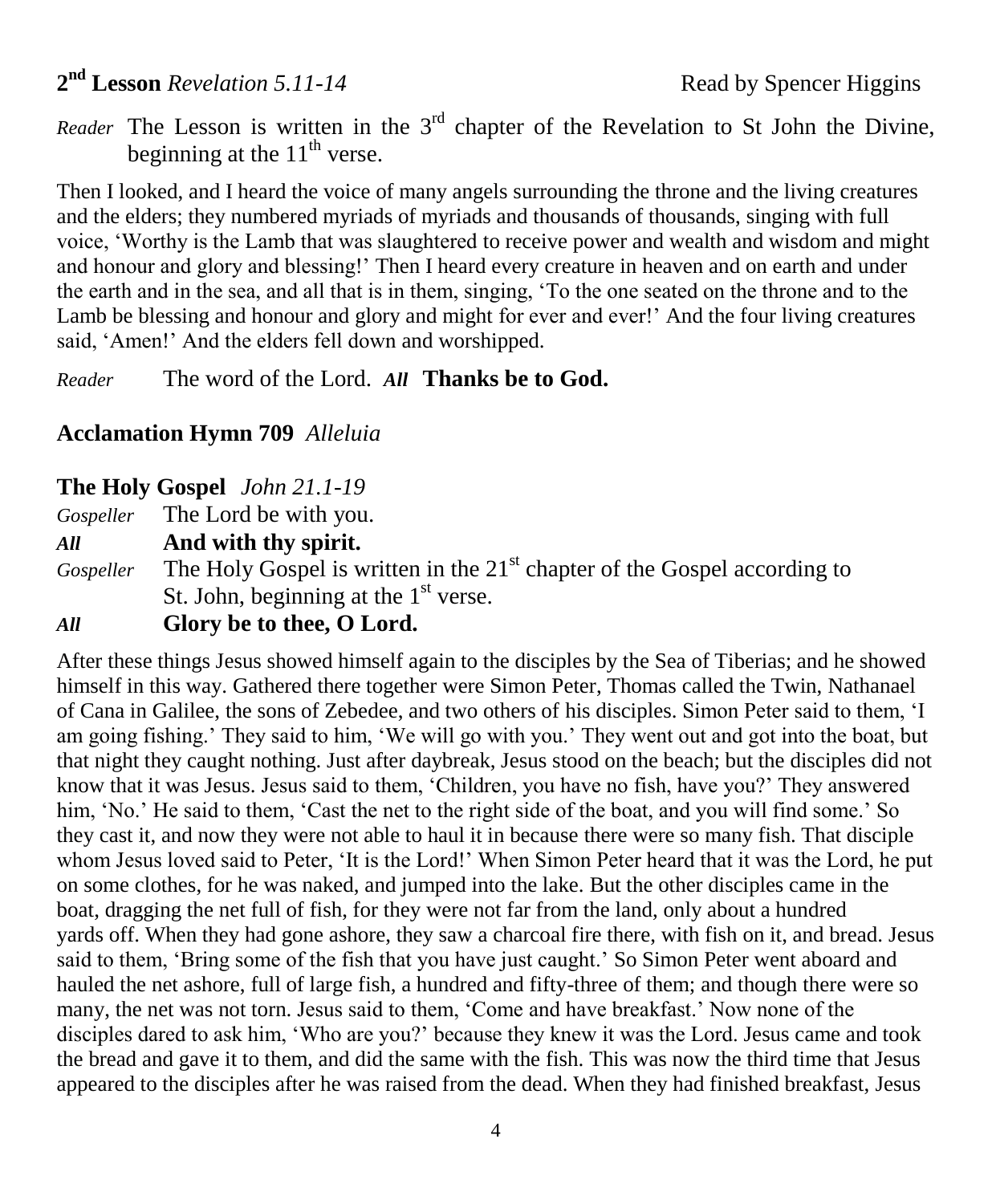said to Simon Peter, 'Simon son of John, do you love me more than these?' He said to him, 'Yes, Lord; you know that I love you.' Jesus said to him, 'Feed my lambs.' A second time he said to him, 'Simon son of John, do you love me?' He said to him, 'Yes, Lord; you know that I love you.' Jesus said to him, 'Tend my sheep.' He said to him the third time, 'Simon son of John, do you love me?' Peter felt hurt because he said to him the third time, 'Do you love me?' And he said to him, 'Lord, you know everything; you know that I love you.' Jesus said to him, 'Feed my sheep. Very truly, I tell you, when you were younger, you used to fasten your own belt and to go wherever you wished. But when you grow old, you will stretch out your hands, and someone else will fasten a belt around you and take you where you do not wish to go.'(He said this to indicate the kind of death by which he would glorify God.) After this he said to him, 'Follow me.'

*Gospeller* The Gospel of Christ. *All* **Praise be to thee, O Christ.**

**Homily** The Reverend Geoffrey Sangwine

**Nicene Creed –** Page 234/71

*Celebrant* I believe in one God,

**the Father almighty, maker of heaven and earth, and of all things visible and invisible; and in one Lord Jesus Christ, the only-begotten Son of God, begotten of the Father before all worlds, God, of God; Light, of Light; very God, of very God; begotten, not made; being of one substance with the Father; through whom all things were made: who for us and for our salvation came down from heaven, and was incarnate by the Holy Ghost of the Virgin Mary, and was made man, and was crucified also for us under Pontius Pilate. He suffered and was buried, and the third day he rose again, according to the scriptures, and ascended into heaven, and sitteth on the right hand of the Father. And he shall come again with glory to judge both the quick and the dead: whose kingdom shall have no end. And I believe in the Holy Ghost, the Lord, the giver of life, who proceedeth from the Father and the Son, who with the Father and the Son together is worshipped and glorified, who spake by the prophets. And I believe one, holy, catholic, and apostolic Church. I acknowledge one baptism for the remission of sins. And I look for the resurrection of the dead, and the life of the world to come. Amen.**

**Prayers of the People** 2012 Led by the Reverend Geoffrey Sangwine

**Confession and Absolution –** Pages 238-240/76-78

*The Celebrant invites the prayer of confession. Please kneel, as able. Silence is kept.*

*Celebrant* Almighty God,

**Father of our Lord Jesus Christ, maker of all things and judge of all people: we acknowledge and confess our manifold sins and wickedness, which we from time to time most grievously have committed, by thought, word and deed, against thy divine**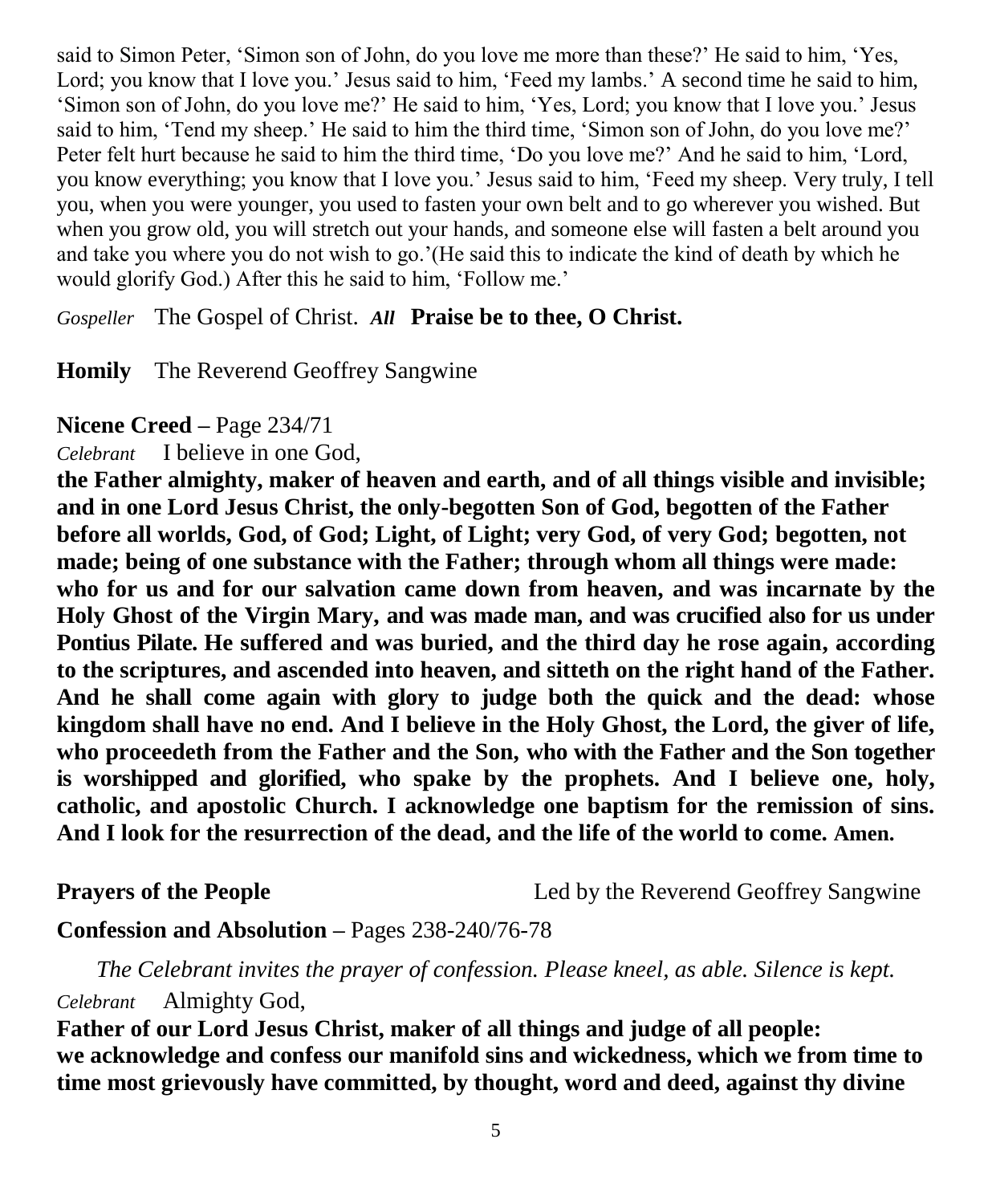**majesty. We do earnestly repent, and are heartily sorry for these our misdoings. Have mercy upon us, most merciful Father; for thy Son our Lord Jesus Christ's sake, forgive us all that is past; and grant that we may ever hereafter serve and please thee in newness of life, to the honour and glory of thy name; through Jesus Christ our Lord. Amen.**

*The absolution is pronounced*

*Celebrant* The peace of the Lord be always with you.

### *All* **And with thy spirit.**

*We invite you to share a sign of peace with those near you – a handshake, slight bow or other form of greeting. Please respect the wishes of those who prefer not to shake hands.*

## **Celebration of the Eucharist**

**Offertory Hymn 432** *Jesus Calls us O'r the Tumult* ST OSWALD

## **Prayer over the Gifts**

*Celebrant* Blessed be thou Lord God if Israel for ever and ever; all that is in the heaven and the earth is thine, all things come of thee, and of thine own have we given thee. **Amen.**

## **Great Thanksgiving –** pp. 241-243/78-83

*Celebrant* The Lord be with you.

## *All* **And with thy spirit.**

*Celebrant* Lift up your hearts.

*All* **We lift them up unto the Lord.** 

*Celebrant* Let us give thanks unto our Lord God.

*All* **It is meet and right so to do.** 

*The Celebrant continues with the proper preface, then is sung:*

*Choir Holy, holy, holy, Lord God of Hosts, heaven and earth are full of thy glory. Glory be to thee, O Lord most high. Blessed is he that cometh in the name of the Lord: Hosanna in the highest.*

Blessing and glory and thanksgiving be unto thee, almighty God, our heavenly Father, who of thy tender mercy didst give thine only Son Jesus Christ to take our nature upon him, and to suffer death upon the cross for our redemption; who made there, by his one oblation of himself once offered, a full, perfect, and sufficient sacrifice, oblation, and satisfaction, for the sins of the whole world; and did institute, and in his holy Gospel command us to continue, a perpetual memorial of that his precious death, until his coming again. Hear us, O merciful Father, we most humbly beseech thee; and grant that we receiving these thy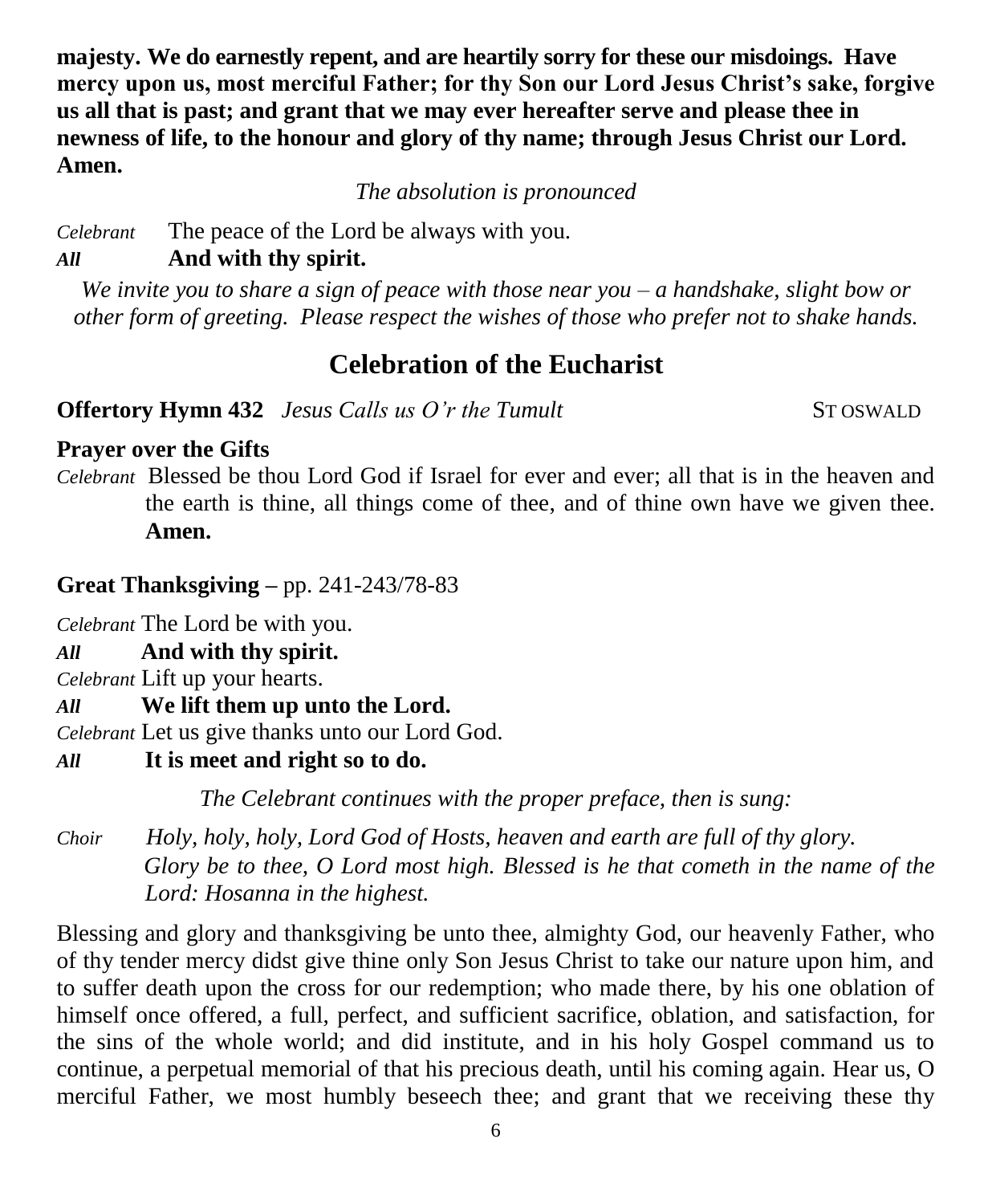creatures of bread and wine, according to thy Son our Saviour Jesus Christ's holy institution, in remembrance of his death and passion, may be partakers of his most blessed body and blood; who, in the same night that he was betrayed, took bread; and, when he had given thanks, he brake it; and gave it to his disciples, saying, "Take, eat; this is my body which is given for you: Do this in remembrance of me." Likewise, after supper he took the cup; and when he had given thanks, he gave it to them, saying, "Drink ye all, of this; for this is my blood of the new covenant, which is shed for you and for many for the remission of sins: Do this, as oft as ye shall drink it, in remembrance of me." Wherefore, O Father, Lord of heaven and earth, we thy humble servants, with all thy holy Church, remembering the precious death of thy beloved Son, his mighty resurrection, and glorious ascension, and looking for his coming again in glory, do make before thee, in this sacrament of the holy bread of eternal life and the cup of everlasting salvation, the memorial which he hath commanded: **We praise thee, we bless thee, we thank thee, and we pray to thee, Lord our God.**  And we entirely desire thy fatherly goodness mercifully to accept this our sacrifice of praise and thanksgiving, most humbly beseeching thee to grant, that by the merits and death of thy Son Jesus Christ, and through faith in his blood, we and all thy whole Church may obtain remission of our sins, and all other benefits of his passion; And we pray that by the power of thy Holy Spirit, all we who are partakers of this holy communion may be fulfilled with thy grace and heavenly benediction; through Jesus Christ our Lord, by whom and with whom, in the unity of the Holy Spirit, all honour and glory be unto thee, O Father Almighty, world without end. **Amen.**

**Lord's Prayer** – *Sung by all* MERBECKE CP #684

### **Breaking of the Bread**

*Celebrant* Alleluia! Christ our Passover is sacrificed for us; *All* **Therefore, let us keep the feast. Alleluia!**

### **Agnus Dei**

*Choir* O Lamb of God, that takest away the sin of the world, have mercy upon us. O Lamb of God, that takest away the sin of the world, have mercy upon us. O Lamb of God, that takest away the sin of the world, grant us thy peace.

## **Holy Communion**

*All baptized Christians are welcome to receive Communion. Please do not dip the consecrated bread into the wine - Drinking from the chalice is considered safe from the point of view of public health. You are also welcome to receive only the bread, if you prefer. Indicate this by holding your arms crossed over your chest as the chalice passes; this is also a way to receive a blessing rather than communion. Gluten-free communion wafers are available – please let the administering priest know.*